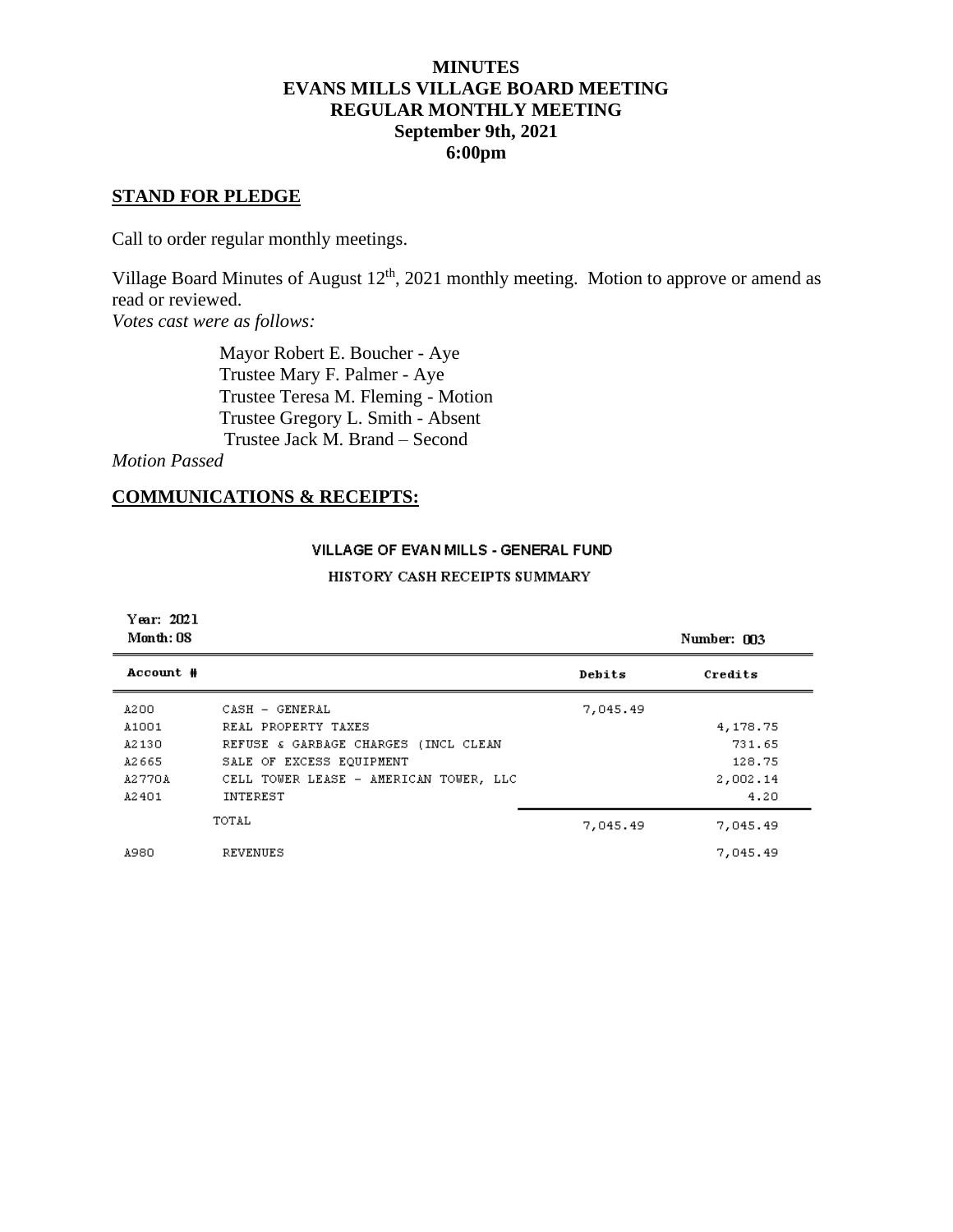#### VILLAGE OF EVAN MILLS - WATER FUND

#### HISTORY CASH RECEIPTS SUMMARY

| Year: 2021<br>$M$ onth: $08$ |                     | Number: 003 |         |  |
|------------------------------|---------------------|-------------|---------|--|
| Account #                    |                     | Debits      | Credits |  |
| FX200                        | CASH - CHECKING     | 86.74       |         |  |
| FX2140                       | METERED WATER SALES |             | 85.96   |  |
| FX2401                       | INTEREST            |             | 0.78    |  |
|                              | TOTAL               | 86.74       | 86.74   |  |
| FX980                        | <b>REVENUES</b>     |             | 86.74   |  |

| 10013 | 08/31/21 | <b>AUGUST DEPOSITS</b>         | <b>FX201</b>   | 23.40     | 0.00      |
|-------|----------|--------------------------------|----------------|-----------|-----------|
| 10014 | 08/31/21 | <b>AUGUST DEPOSITS</b>         | <b>FX2140A</b> | 0.00      | 23.40     |
| 0015  | 08/11/21 | <b>WATER TOWER MAINTENANCE</b> | <b>FX200</b>   | 11.266.15 | 0.00      |
| 0016  | 08/11/21 | <b>WATER TOWER MAINTENANCE</b> | <b>FX201</b>   | 0.00      | 11.266.15 |
| 0017  | 08/31/21 | <b>AUGUST INTEREST</b>         | <b>FX201</b>   | 0.49      | 0.00      |
| 10018 | 08/31/21 | <b>AUGUST INTEREST FX201</b>   | FX2401         | 0.00      | 0.49      |

#### VILLAGE OF EVAN MILLS - SEWER FUND

#### HISTORY CASH RECEIPTS SUMMARY

| Year: 2021<br>Month: 08<br>Account # |                 | Number: 003 |         |  |
|--------------------------------------|-----------------|-------------|---------|--|
|                                      |                 | Debits      | Credits |  |
| G200                                 | CASH - CHECKING | 158.57      |         |  |
| G2120                                | SEWER RENTS     |             | 157.50  |  |
| G2401                                | INTEREST        |             | 1.07    |  |
|                                      | TOTAL           | 158.57      | 158.57  |  |
| G980                                 | REVENUES        |             | 158.57  |  |

#### **VILLAGE TOTAL: \$ 7,314.69**

### **LIBRARY TOTAL: \$ 0.79**

#### **BUSINESS:**

#### **AUDITED VOUCHERS:**

**GENERAL FUND:** A motion to pay bills on audited s Abstract #4, claims #67-87, totaling \$10,165.17. *Votes cast were as follows:*

> Mayor Robert E. Boucher - Aye Trustee Mary F. Palmer - Motion Trustee Teresa M. Fleming - Second Trustee Gregory L. Smith – Absent Trustee Jack M. Brand – Aye

### *Motion Passed*

**WATER FUND:** A motion to pay bills on audited Abstract #4, claims #29-36,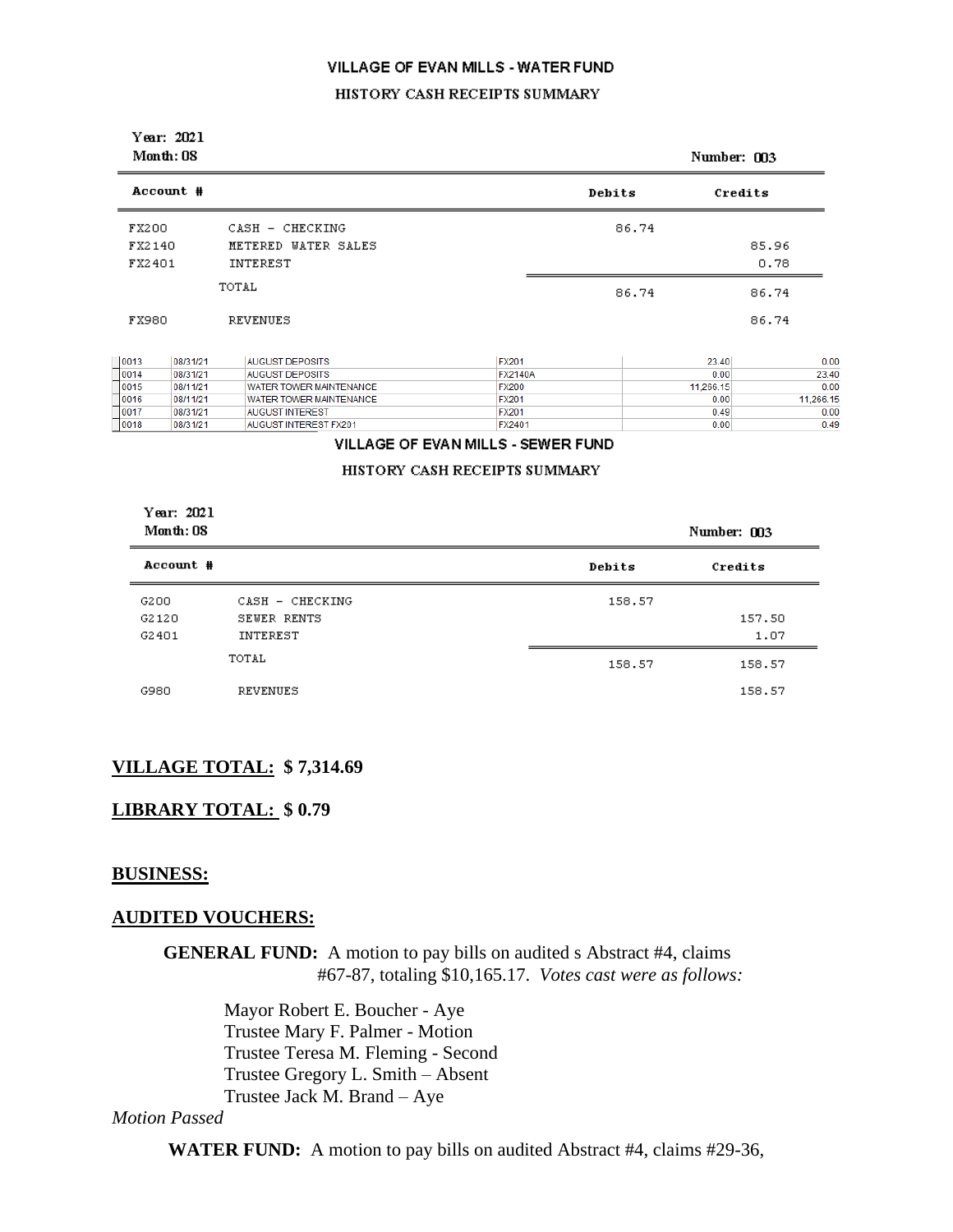totaling \$31,022.72. *Votes cast were as follows:*

 Mayor Robert E. Boucher - Aye Trustee Mary F. Palmer - Motion Trustee Teresa M. Fleming - Second Trustee Gregory L. Smith – Absent Trustee Jack M. Brand – Aye

### *Motion Passed*

**SEWER FUND:** A motion to pay bills on audited Abstract #4, claims #18-23, totaling \$1,795.52. *Votes cast were as follows:*

Mayor Robert E. Boucher - Aye Trustee Mary F. Palmer - Motion Trustee Teresa M. Fleming - Second Trustee Gregory L. Smith – Absent Trustee Jack M. Brand – Aye

#### *Motion Passed*

*\*LIBRARY FUND: Village will submit bills on behalf of the Village Library on audited* Abstract #4*, totaling \$5,251.59. No votes to be cast.*

#### **LIBRARY**

A motion to have safety bars installed on the library windows like the village office has. *Votes cast were as follows:*

> Mayor Robert E. Boucher - Nay Trustee Mary F. Palmer - Nay Trustee Teresa M. Fleming - Nay Trustee Gregory L. Smith - Absent Trustee Jack M. Brand – Nay

*Motion Failed*

### **EXECUTIVE SESSION**

A motion to open the executive session. *Votes cast were as follows:*

> Mayor Robert E. Boucher - Aye Trustee Mary F. Palmer - Motion Trustee Teresa M. Fleming - Second Trustee Gregory L. Smith - Absent Trustee Jack M. Brand – Aye

*Motion Passed*

A motion to close the executive session. *Votes cast were as follows:*

> Mayor Robert E. Boucher - Aye Trustee Mary F. Palmer - Aye Trustee Teresa M. Fleming - Second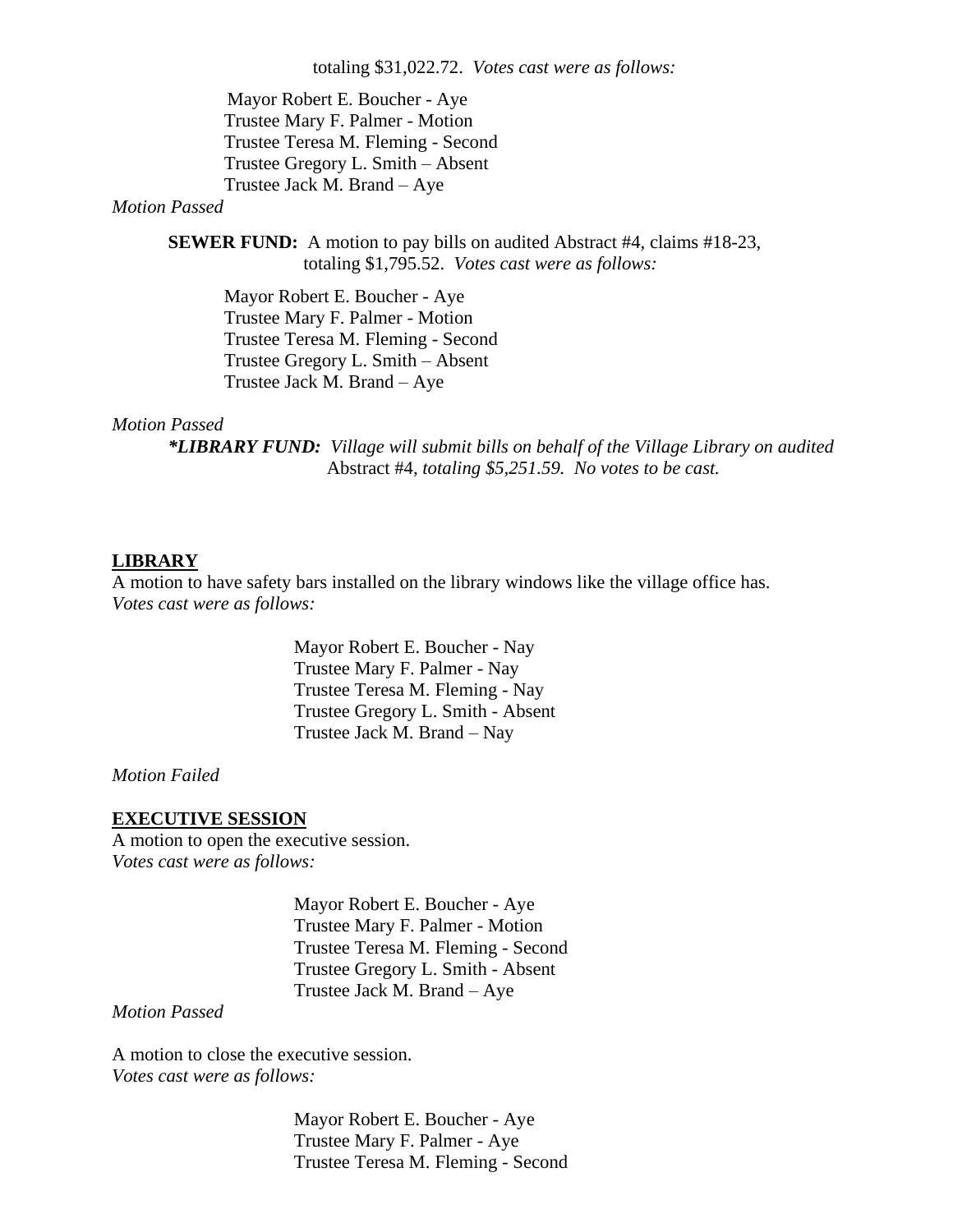Trustee Gregory L. Smith - Absent Trustee Jack M. Brand – Motion

*Motion Passed*

A motion to resume the regular monthly meeting. *Votes cast were as follows:*

> Mayor Robert E. Boucher - Aye Trustee Mary F. Palmer - Aye Trustee Teresa M. Fleming – Second Trustee Gregory L. Smith - Aye Trustee Jack M. Brand – Motion

*Motion Passed*

### **2020-2021 AUD REPORT**

A motion to approve and submit the 2020-2021 AUD report to the Office of the State Comptroller. *Votes cast were as follows:*

> Mayor Robert E. Boucher - Aye Trustee Mary F. Palmer - Motion Trustee Teresa M. Fleming - Second Trustee Gregory L. Smith - Absent Trustee Jack M. Brand – Aye

*Motion Passed*

### **LIBRARY LETTER**

A motion to send a letter to the Evans Mills Library Board to have them consider taking over their own finances to alleviate the extra work on the Village Clerk. *Votes cast were as follows:*

> Mayor Robert E. Boucher - Aye Trustee Mary F. Palmer - Motion Trustee Teresa M. Fleming - Second Trustee Gregory L. Smith - Absent Trustee Jack M. Brand – Aye

*Motion Passed*

### **DAMIAN HANCE**

A motion to reclassify Damian Hance as a Full-Time laborer to comply with Jefferson County Human Resources request. Rate of pay will continue to be \$16/hour with no affect to insurance eligibility.

*Votes cast were as follows:*

 Mayor Robert E. Boucher - Aye Trustee Mary F. Palmer – Motion Trustee Teresa M. Fleming - Second Trustee Gregory L. Smith - Absent Trustee Jack M. Brand – Aye